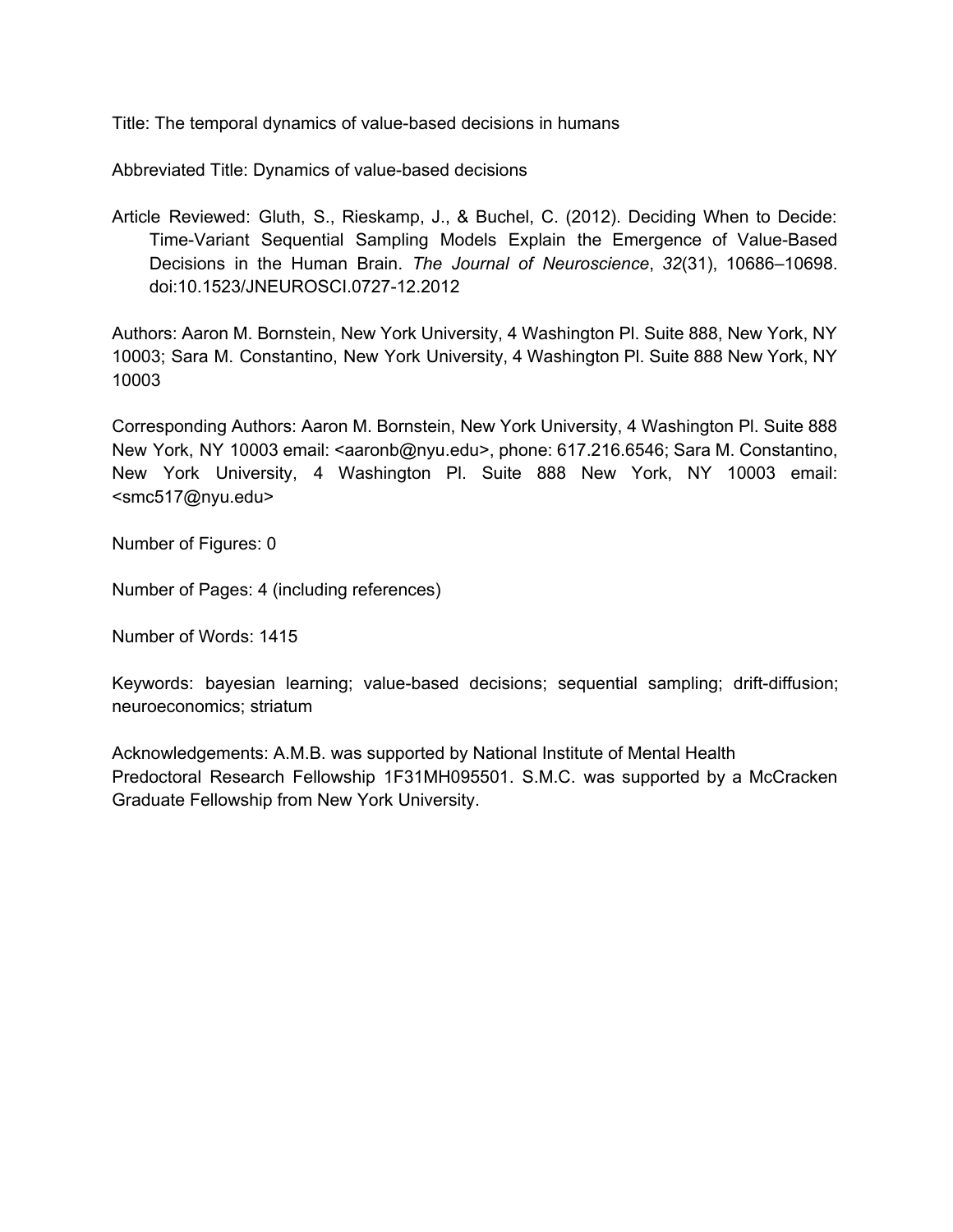Humans and animals must often choose between unfamiliar options. To make these decisions, they have to *estimate* the value of each option, using any available information. Acquiring this information might itself have a cost -- at a minimum, waiting to acquire more information can delay the reward -- against which the decision-maker has to weigh the value of the outcome. In a recent issue of the *Journal of Neuroscience*, Gluth et al. (2012) employ the tools of Bayesian estimation as a model of how we trade off the value of more information, which could result in a more accurate estimation, against the value of deciding right now. In other words, they attempt to model the process of "how we decide when to decide." In doing so, they bring closer into contact two distinct streams of decision-making research, and establish a common framework for future exploration.

The value-based decision-making literature has largely ignored the dynamic nature of within-trial value formation, focusing instead on characterizing patterns of static preferences from choices or the learning of values from feedback in previous trials. Controlled observations of the temporal evolution of value in single trials require a different experimental paradigm than those traditionally employed in studies of value-based decision making. In particular, control over the sequence of available information and measures such as reaction time or gaze can shed light on the unfolding process.

There is a rich tradition in the perceptual decision-making literature of doing just this, using sequential presentations of noisy evidence (most famously, 'random dot motion' or RDM) and reaction time measures to examine the emergence of visuomotor commands leading to a decision. Gluth and colleagues introduce a clever adaptation of these sorts of tasks to economic decisions. Their task allows the researchers precise control of the cost, quality and temporal sequence of evidence leading to a value-based decision. They found behavior in this task to be consistent with value constructed by a noisy, sequential integration of evidence, suggesting this may be a general mechanism to construct decision variables under uncertainty.

In each trial subjects had to decide whether to buy or reject a stock that could turn out to be either good (positive reward) or bad (negative reward). They were sequentially presented with costly rating information from six fictitious rating companies and could choose at any time to interrupt the sequence (and, thus, avoid further cost) by buying or rejecting the stock. Ratings were independent, probabilistic and varying in degree or quality of evidence. In general, waiting longer incurs a higher information cost but leads to a more accurate estimate of stock value, so subjects had to decide both when and what to decide.

In the task, objective information changes randomly over the course of a single trial leading to different sequences of estimated value on each trial. The sequential nature of the information is analogous to the accumulation of evidence in the RDM task, although the noisiness is now embedded in the value representation itself rather than resulting from noisy sensory inputs. This parallel extends to the best fitting model. The authors find that the linear decrease in required evidence and in reaction time is well described by a sequential sampling model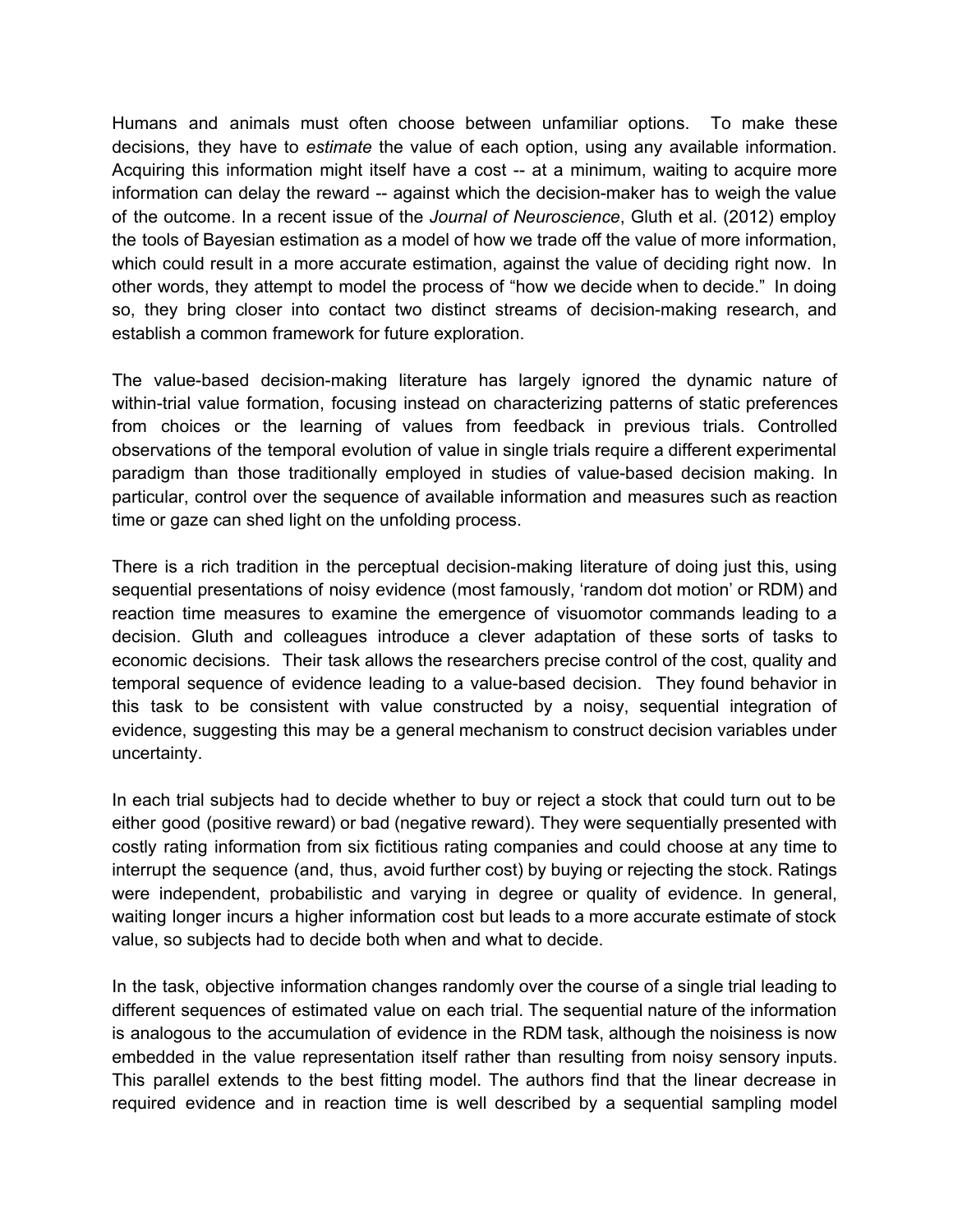(SSM) with a stochastically evolving decision variable that moves towards a time varying decision boundary with a speed that depends on the strength of observed ratings. Asymmetric reject/buy bounds predict the tendency of subjects to reject an offer and to require less evidence for a reject decision.

Critically, the authors observe that information about the estimated value and accumulated evidence is transmitted continuously to cortical motor regions. Interestingly, trial-by-trial differences in caudate, pre-SMA, and insula activity at the start of accumulation  $-$  that is, *before* the presentation of the first sample of evidence -- predict choice times above and beyond the variance explained by model parameters. This observation suggests that the value samples within a trial may not be the only information affecting choices.

The suggestion that noisy value estimates are integrated over time is of a piece with several recent theoretical proposals and empirical observations. Indeed, it has been proposed (Rangel et al., 2008) that integrating over value estimates derived from noisy samples is a general mechanism for situations where cached action values are not available.

How might investigators build on this result? Extending the Bayesian metaphor employed by the authors, decision-consequential activity in integration regions at the start of a trial could be thought of as a *prior* about the choice outcome. Modeling this activity as a per-trial prior opens the question of what information is used to compute the prior. Is the prior a near-optimal integration of expectations inferred from past experience? Is it a prior over the reliability of the ratings agencies? Is it bias towards a motor action given some other kind of contextual cue? Further exploration of this activity might yield new observations about the mechanisms of action selection.

Broadly, the authors have demonstrated that value information is integrated as it is received, at least when presented serially and through a single sensory input stream. But an arguably broader class of decisions involve information that is *not* presented sequentially, but rather available in parallel from a variety of input modalities, including internal states and expectations. It seems that such information *must* be of consequence, even in well-controlled settings such as the current experiment, as in the case of the per-trial baseline fluctuations described above.

Using the tools provided by Gluth and colleagues, we can ask several novel questions of the value estimation mechanism in other, more naturalistic settings. For instance: From what sources are evidence samples drawn when information is not explicitly provided and what affects the integration process? Previous work has suggested that evidence accumulation accelerates when an option is visually attended (Krajbich et al., 2010) because its internal value representation is updated. Separately, an extensive literature points to episodic memory as a source of information for the estimation process. Indeed, memory judgements were the first application of SSM's (Ratcliff, 1978). Ido Erev and colleagues have argued that value estimations in decisions from experience show distinct signatures of a "contingent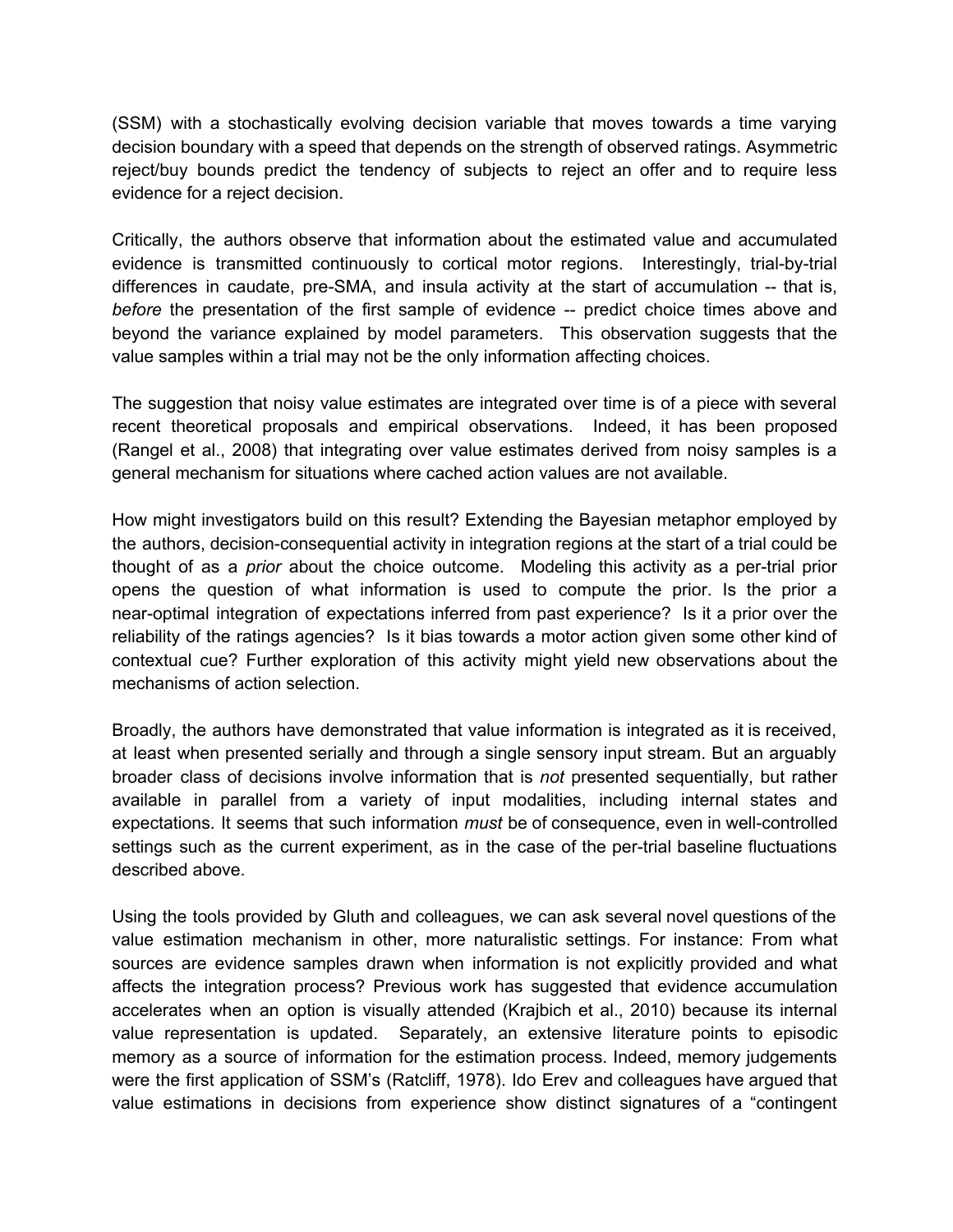sampler" mechanism (Erev et al., 2008), where samples of previous episodes are drawn from memories cued by the current state, and used to update the value estimate. These memory-driven expectations might be constructed 'online', at the time of decision (Johnson & Redish, 2007), or during offline periods, such as during sleep or rest (Johnson & Redish, 2005).

Gluth et al. firmly establish sequential sampling with decreasing bounds as a plausible mechanism for incorporating noisy information into valuebased choice in a nearly Bayes-optimal manner. In doing so, they provide a key step towards understanding the trade-offs that actors must make when deciding using estimated values based on uncertain information. Critically, they show that value estimates are continually updated to match available information and that these estimates are transmitted to motor regions. In addition to the value estimates and accumulated evidence, behavior appears to also be influenced by pre-trial activity in value and motor areas. A fruitful line of further exploration could extend the framework offered by Gluth et al. to characterize multiple influences on choice behavior in a common Bayesian vocabulary, identifying them as sources of information that affect how, when, and even what we decide.

## **References**

- Erev, I. D. O., Ert, E., & Yechiam, E. (2008). Loss Aversion, Diminishing Sensitivity, and the Effect of Experience on Repeated Decisions. *Journal of Behavioral Decision Making*, *21(*May), 575–597. doi:10.1002/bdm
- Gluth, S., Rieskamp, J., & Buchel, C. (2012). Deciding When to Decide: Time-Variant Sequential Sampling Models Explain the Emergence of Value-Based Decisions in the Human Brain. *The Journal of Neuroscience*, *32*(31), 10686–10698. doi:10.1523/JNEUROSCI.072712.2012
- Johnson, A., & Redish, A. D. (2005). Hippocampal replay contributes to within session learning in a temporal difference reinforcement learning model. *Neural Networks*, *18*(9), 1163–71. doi:10.1016/j.neunet.2005.08.009
- Johnson, A., & Redish, A. D. (2007). Neural ensembles in CA3 transiently encode paths forward of the animal at a decision point. *Journal of Neuroscience*, *27*(45), 12176–89. doi:10.1523/JNEUROSCI.3761-07.2007

Krajbich, I., Armel. C., Rangel, A. (2010). Visual fixations and the computation and comparison of value in simple choice. *Nature Neuroscience*, 13, 1292-98.

Rangel, A., Camerer, C., & Montague, P. R. (2008). A framework for studying the neurobiology of valuebased decision making. *Nature Reviews Neuroscience*, *9*(7),